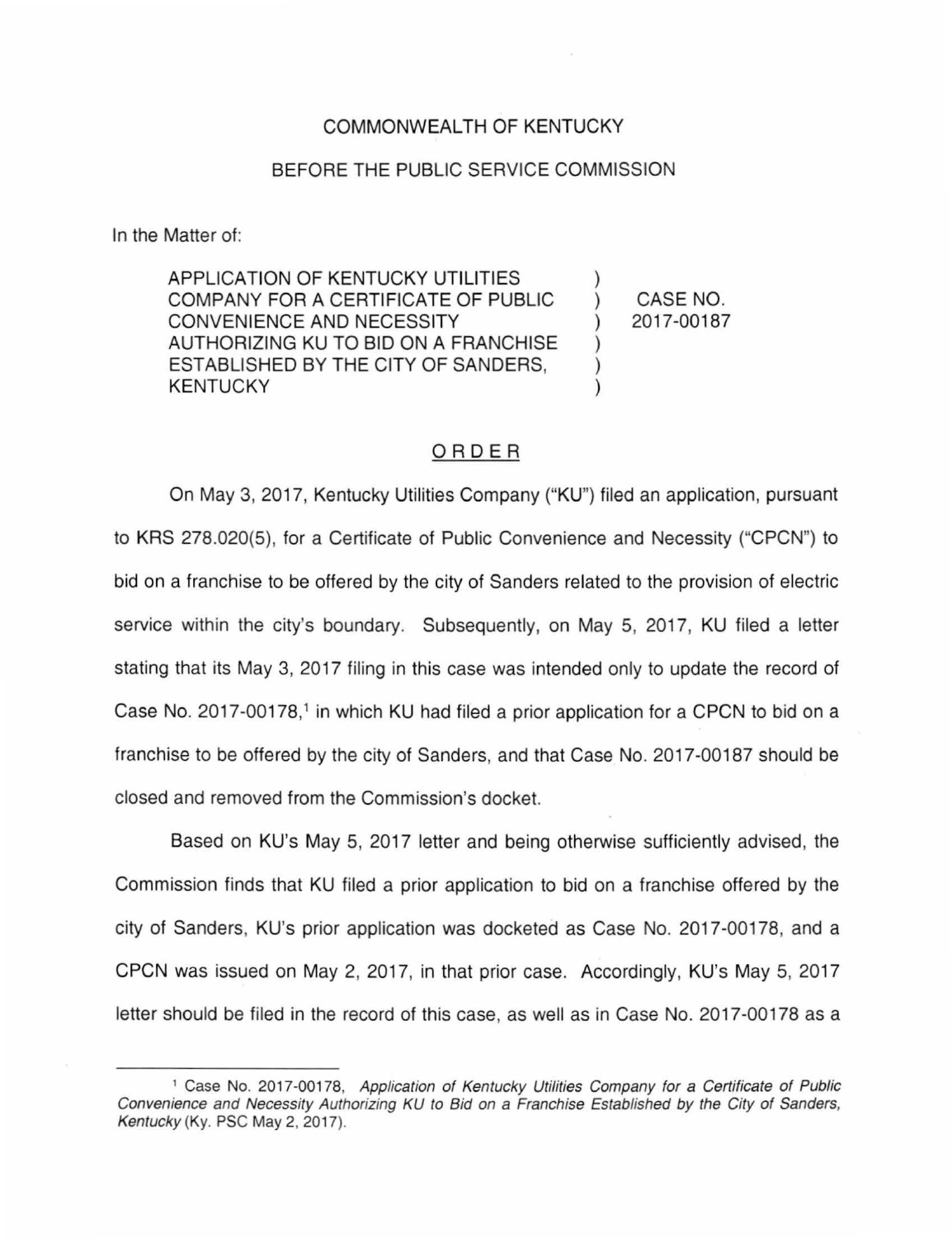post-case filing, and KU's application in Case No. 2017-00187 should be dismissed as moot.

## IT IS THEREFORE ORDERED that:

1. KU's May 5, 2017 letter is filed in the record of this case and is also filed as a post-case filing in the record of Case No. 2017-00178.

2. KU's application in this case is dismissed as moot.

3. This case is closed and removed from the Commission's docket.

By the Commission



**TTEST:** thews xecutive Directo